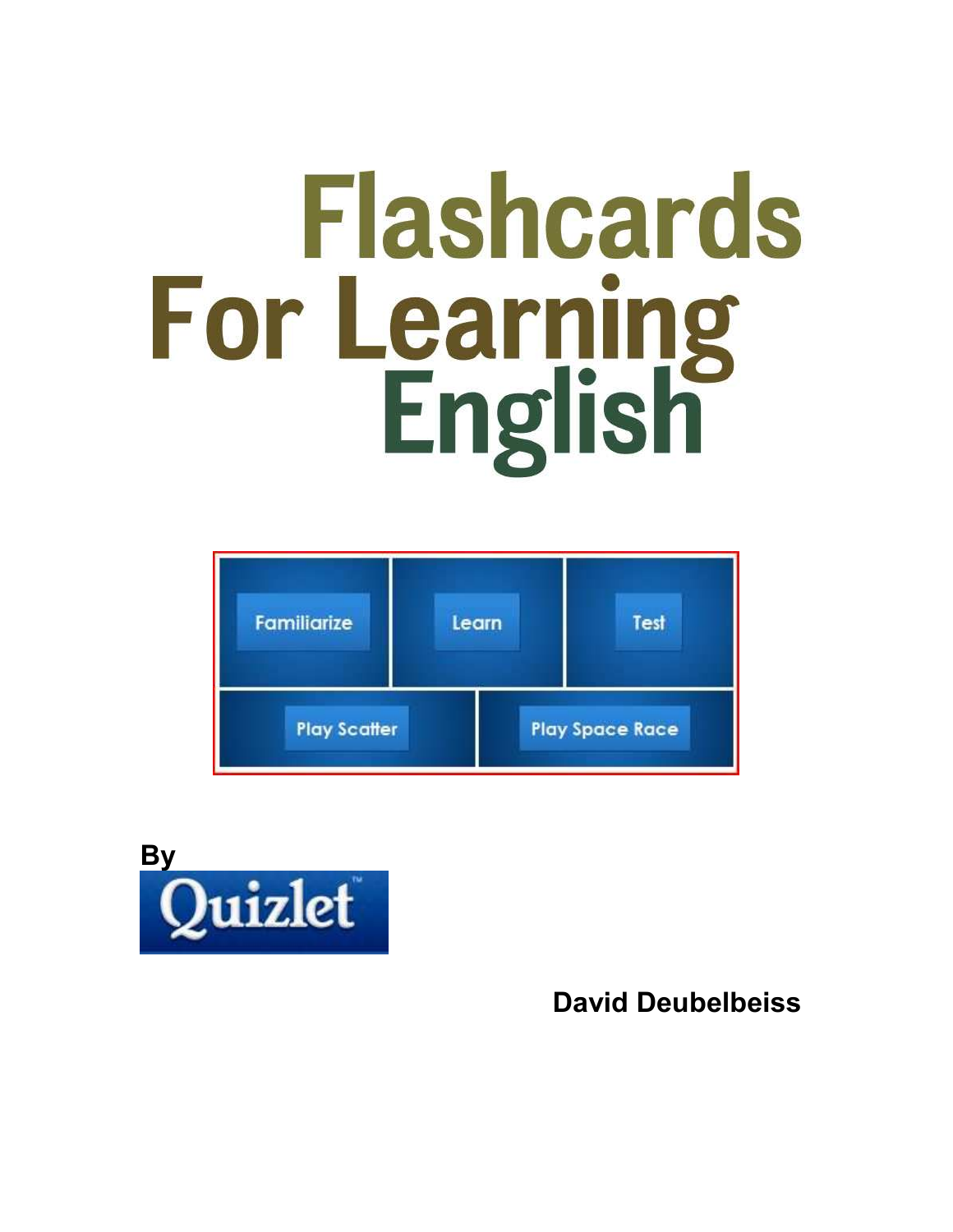#### **About the Author**



*David Deubelbeiss is a TESOL professor and teacher trainer presently living in North Bay, Ontario. He has traveled and taught around the world. A "working man's teacher", he enjoys red wine, good food, good conversation and just "being here". Find out more about him through his [google profile.](http://www.google.com/profiles/u/0/ddeubel)* 

## **About this book**

Flashcards bring language learning to life. They really do.

How? Well, they take the constructivist principle that we learn by doing and put it into action. Students learn cooperatively and by bringing the classroom down to a small delivery level – students learn much more effectively.

The barriers to effective learning are many. But the greatest barrier is a student that just sits and listens. Language as a skill requires "doing". Flashcards by their very "manipulative" nature, make this happen.

Find in these card sets, a lot of ground work on my part. Hopefully it will pay off in your classroom. Click on a set and print them out. Get the students cutting and playing many of the activities I've listed. Or, just let them decide how to use the cards. Let them teach themselves. Your faith in your student's abilities will pay off. In both their learning and your own development as a student centered teacher.

All these sets (and more on [EFL Classroom 2.0\)](http://eflclassroom.ning.com/page/quizlet-1), have [Quizlet games](http://quizlet.com/group/59393) that students may access freely and play. The online games (under each set's page) should be part of your curriculum and will really fortify the learning of the language.

The purchase of this book helps support a new model of textbook delivery – teachers helping teachers. It is supported by a large professional development community and an author that will respond to your needs. Your purchase supports all the activities to support practicing teachers through EFL Classsroom 2.0.

Thanks in advance, enjoy the book. Any feedback and comments much appreciated.

**David Deubelbeiss** 

© 2011 by I'm Press



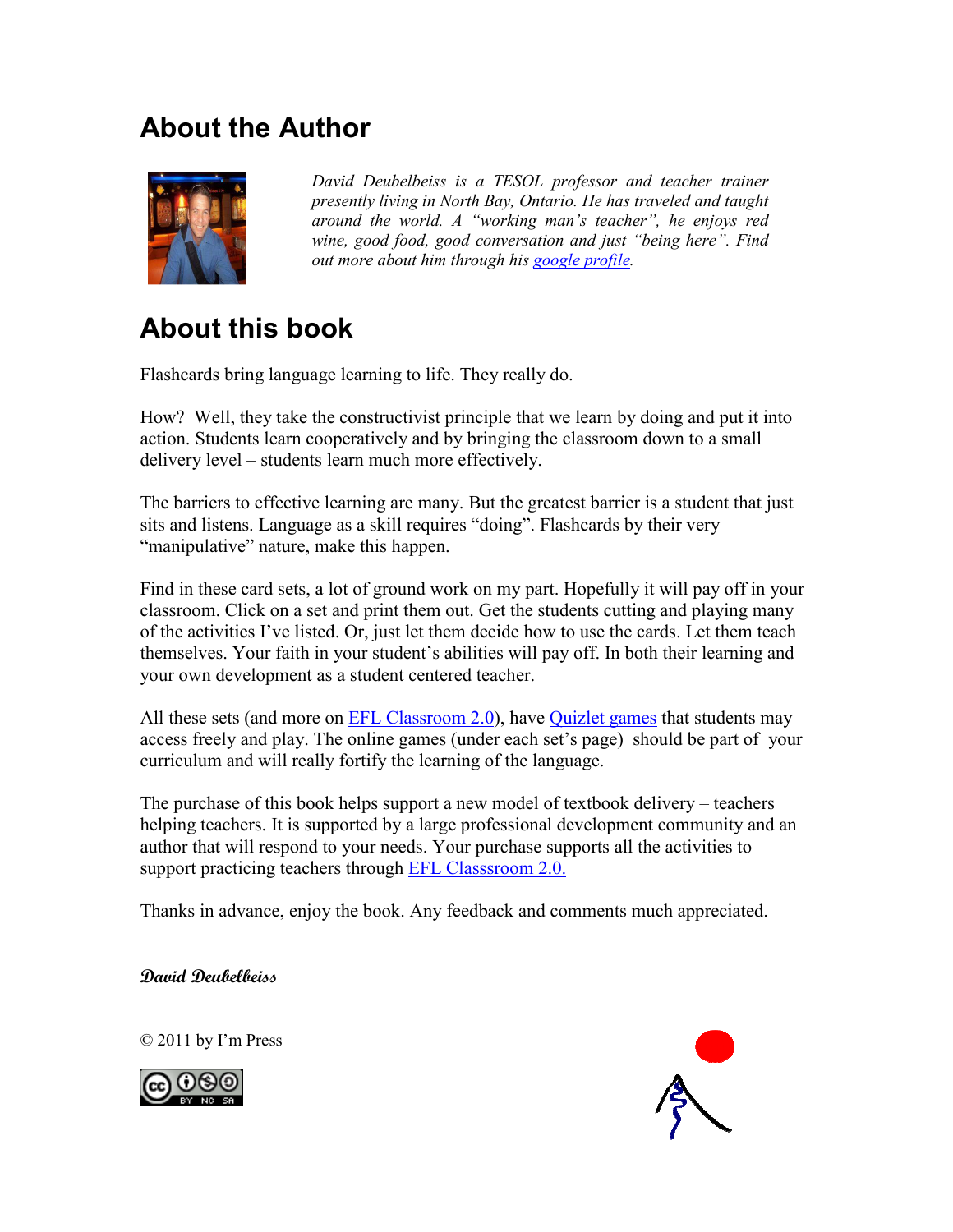

# **USING FLASHCARDS TO TEACH LANGUAGES**

- **WHY?**: Games are fun and motivational. They increase student talk time (production). Visuals add context to the language learning. They are quick and easy to use. They allow for repetition and proper scaffolding of the learning.
- **WHERE?** Flashcards are now freely available all over the internet. Just download and print. (see the sites I've listed below or visit EFL Classroom's sharing area). Vocabulary power points can easily be printed  $[File - Print$  Preview – "x" slides/page – Print] and cut up by students for use. If you have the time, print an empty BINGO card and have the students draw/label their own cards! You can also just photocopy from books then cut these pictures up.
- **WHICH?** Use flashcards in the L2! Either without a label or with a label on the back. If you print and they don't have labels – get your students to label them!
- **WHEN?** Anytime! They can be used to assess student ability/knowledge. As a review or formative tool. As an "study" part of the lesson to practice language in a controlled fashion. Or just as a fun, "activating" part of a lesson.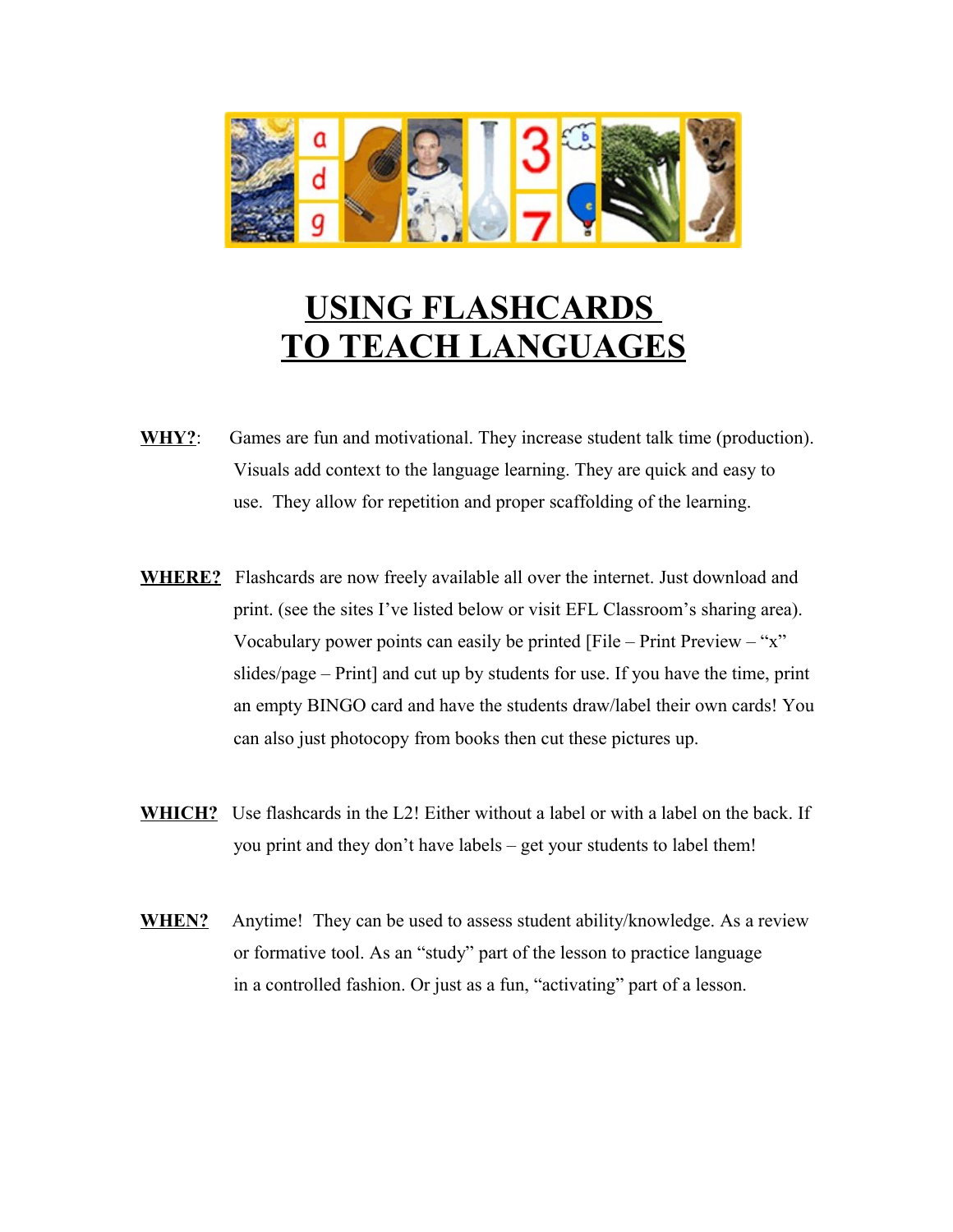**TIPS?** \*\* Laminate your "good" card sets.

- \*\* Keep in labeled envelops or zip lock bags.
- \*\* Set up your classroom so it is easy for students to be grouped or spread out.
- \*\* Have a strict set of signs and signals to manage students.
- \*\* Model the game in front of the whole class with a few students. Go slow!
- \*\* Get students to invent their own games!
- **HOW?** There are literally a zillion ways to use flashcards to teach. Here are a few of them lumped into some main categories.

# **1. MEMORY**

This is probably the most simple and repetitive type of game. There are many variations but they are of two sorts.

**a)** Recall. One student shows the student(s) a flashcard and the others try to make a sentence or simply state the name of the card. The student "teacher" checks on the back label and if correct puts in a "correct" pile. If incorrect, it is set aside for review later.

**b) Memory Story**. One student picks up a card and makes a statement using some target language. For example. "Yesterday I went shopping and bought ........" The next student turns up a card and continues. "Yesterday I went shopping and bought a ... and a ......"

**c)** Concentration. There are two sets of flashcards. Either picture/picture or picture / word. Students attempt to turn over and match from both sets. If they do so, they may continue. The student with the most pairs at the end, wins. Here's an online example. <http://tiny.cc/MZwhY>

**d) Snap.** The cards are face up on the table. The teacher says a sentence and the first student to "snap" or slap the right card gets to keep it. The most cards at the end, wins. You can play this full class by putting large flashcards on the board and having students run up to the blackboard and slap the correct flashcard.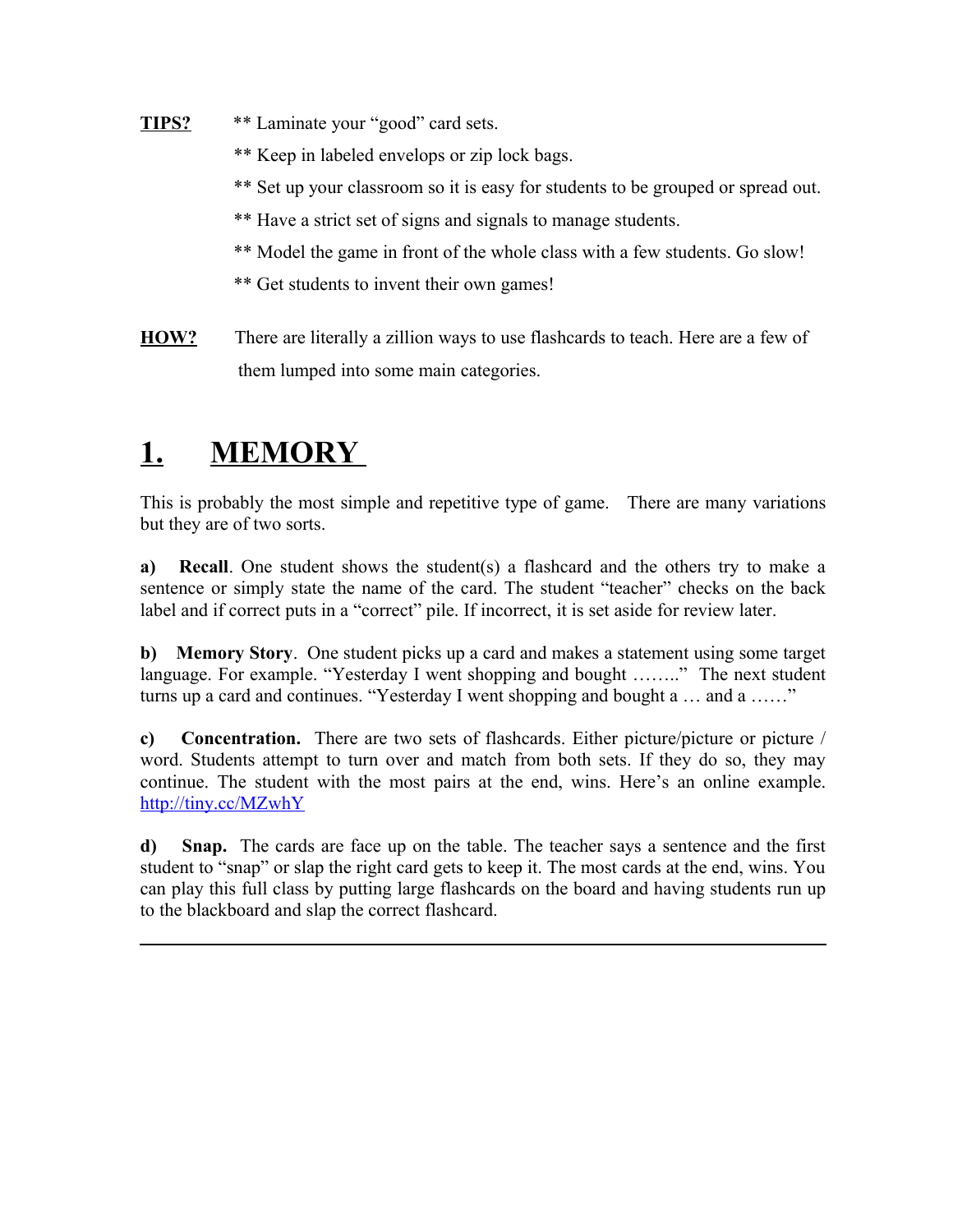## **2. GRAMMAR**

These games use some target language which the teacher models and puts in the board. Students play the game using the flashcards and the designated language structure. Many times, the language can be a closed question / answer (ex. Did you ..... last night?  $-$  Yes, I did / No, I didn't)

*Some example grammar structures*:

Do you like  $\ldots$  / Do you usually  $\ldots$  / Do you have  $\ldots$ Did you ……… yesterday? Have you ever ……… ? Will you …… tomorrow?

**a) Go Fish.** Use two sets. Students in groups of 3 or 4 ask each other questions using the target language. If the student asked has that card, they must give it and that student collects a pair. They may continue until they don't collect. If a student runs out of cards, they pick up some more cards to continue. Most pairs at the end wins.

**b) Survey.** Give each student a card. They survey others around the class using their vocabulary flashcard. Ex. Have you ever…..? Report back to the group or the class using the structure –

All Most Some of us …… Few None

**c) Conversation prompt.** There is one pile of cards in the middle. One student turns over a card and using the flashcard as a prompt – asks another student a question. That student responds with one sentence. The other students in the group must ask one follow up question each.

Some example prompts:

```
When did you last ……? / Have you ever …….? / Do you prefer ……. Or ……….?
If someone ........., what would you do? / What do you think about ........?
```
**d) Find your match!** Copy some flashcards in different numbers. 6 of one, 5 of one, 4 of one 3 of one etc… Give one card to each student. Using the target language on the board, the students must go around the classroom and find other students with a similar card. If they find a match, they link arms and continue trying to find others with a similar card. (Ex. " I love ……. What about you? " "Oh, I love …… . Bye." ) Alternatively –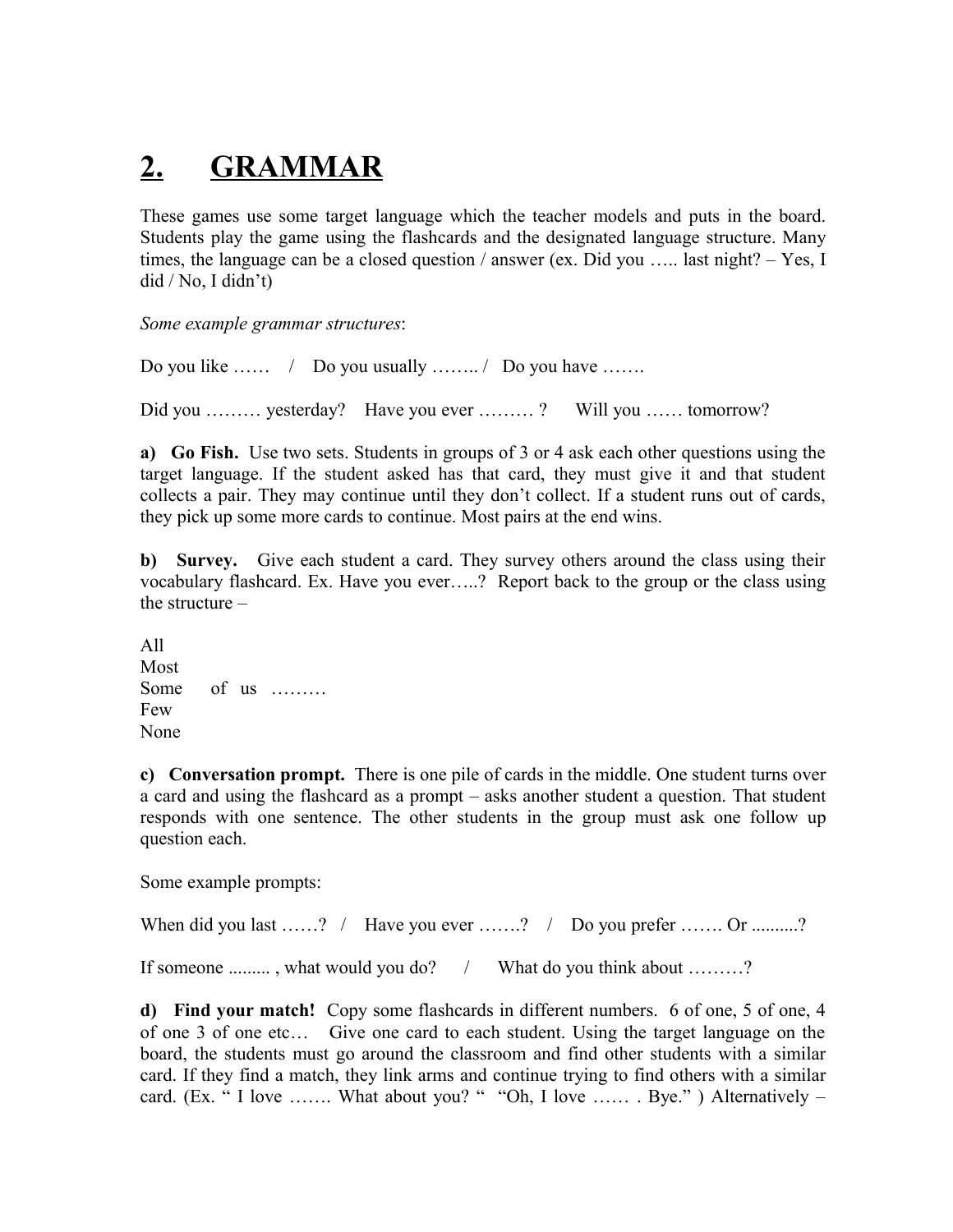students can choose their own response from the items brainstormed on the blackboard. Have them use a post it to create their own flashcard!

**e) The "You Can" Game.** A person in a group turns over a flashcard. They must make a statement/sentence using "can". Ex. You can …….. or An / A ……. can….. Continue around the group awarding a point for each statement.

**f) Guessing Game.** Create some sets of flashcards with common people / places / things. One learner picks up a flashcard and describes it using

It is a thing that …. It is a place where …. It is a person who ….

The first student to correctly guess it, wins the card. Most cards when time is up, wins.

# **3. CLASSROOM ACTION GAMES**

These games use flashcards to get students moving around the classroom and competing.

**a) Charades.** Bring a student to the front of the class. Show them a flashcard. They must act out the object / action. The other students guess or a team guesses as many as possible in one minute. The next team tries to beat them. Make sure they use full sentences! (ex. He is an elephant!) . After a whole class demonstration, get students doing this in small groups.

**b) Pictionary.** Same as charades only this time instead of acting out the flashcard, they must draw it. You can also have multiple teams drawing on the board – first team to guess the correct word wins.

**c) Telephone Whisper.** Put your students in rows. Show the last person in the row a flashcard. They must make a sentence with an adjective (ex. It is a huge elephant) and whisper it to the next person. Continue until it gets to the front of the class. That student writes the phrase on the board. If it is a the same as the flashcard – a point is awarded.

#### **4. OPEN ENDED GAMES**

These games are for higher level students and give them an opportunity to use language in a meaningful and fuller manner.

**a) Story Dominoes.** One stack of cards in the middle. A student picks up a card and starts a story, stating one sentence. The next student picks up a card and continues the